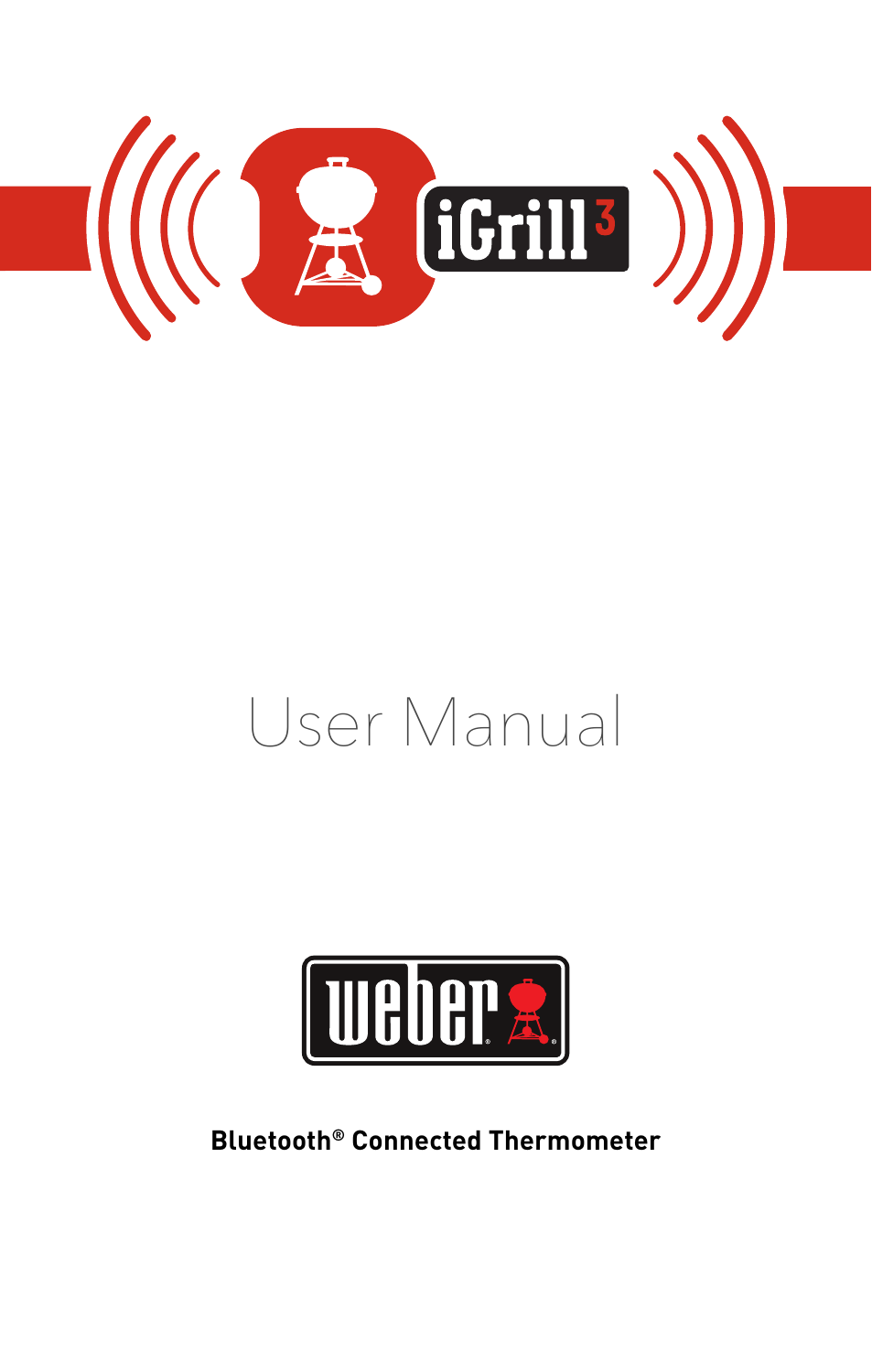| <b>Table of Contents</b> |  |
|--------------------------|--|
|--------------------------|--|

| In the Box                                 | 3              |
|--------------------------------------------|----------------|
| <b>Quick Start Instructions</b>            | 3              |
| <b>Getting Started</b>                     | $\overline{4}$ |
| Weber iGrill App                           | $\overline{4}$ |
| <b>Battery Replacement</b>                 | 5              |
| Powering On & Off                          | 5              |
| Connecting                                 | 6              |
| Disconnecting                              | $\overline{7}$ |
| Mounting                                   | $\overline{7}$ |
| Probe Use                                  | 8              |
| Probe Wrap Use                             | 9              |
| Using the iGrill 3                         | 9              |
| Display                                    | 9              |
| <b>Proximity Sensor</b>                    | 9              |
| <b>Custom &amp; Preset Alarms</b>          | 10             |
| Setting Up A Cook                          | 10             |
| Preset Alarms for Different Types of Meats | 11             |
| <b>Creating a Custom Preset</b>            | 11             |
| <b>Pre-Alarm Notification</b>              | 12             |
| <b>Renaming Probes</b>                     | 12             |
| <b>Timer Tool</b>                          | 13             |
| Globe Tool                                 | 13             |
| Graph Tool                                 | 13             |
| <b>Fuel Gauge</b>                          | 13             |
| <b>Lighted Control Knobs</b>               | 14             |
| <b>Problem Solving</b>                     | 14             |
| <b>Disclaimer</b>                          | 18             |
| <b>Regulations</b>                         | 18             |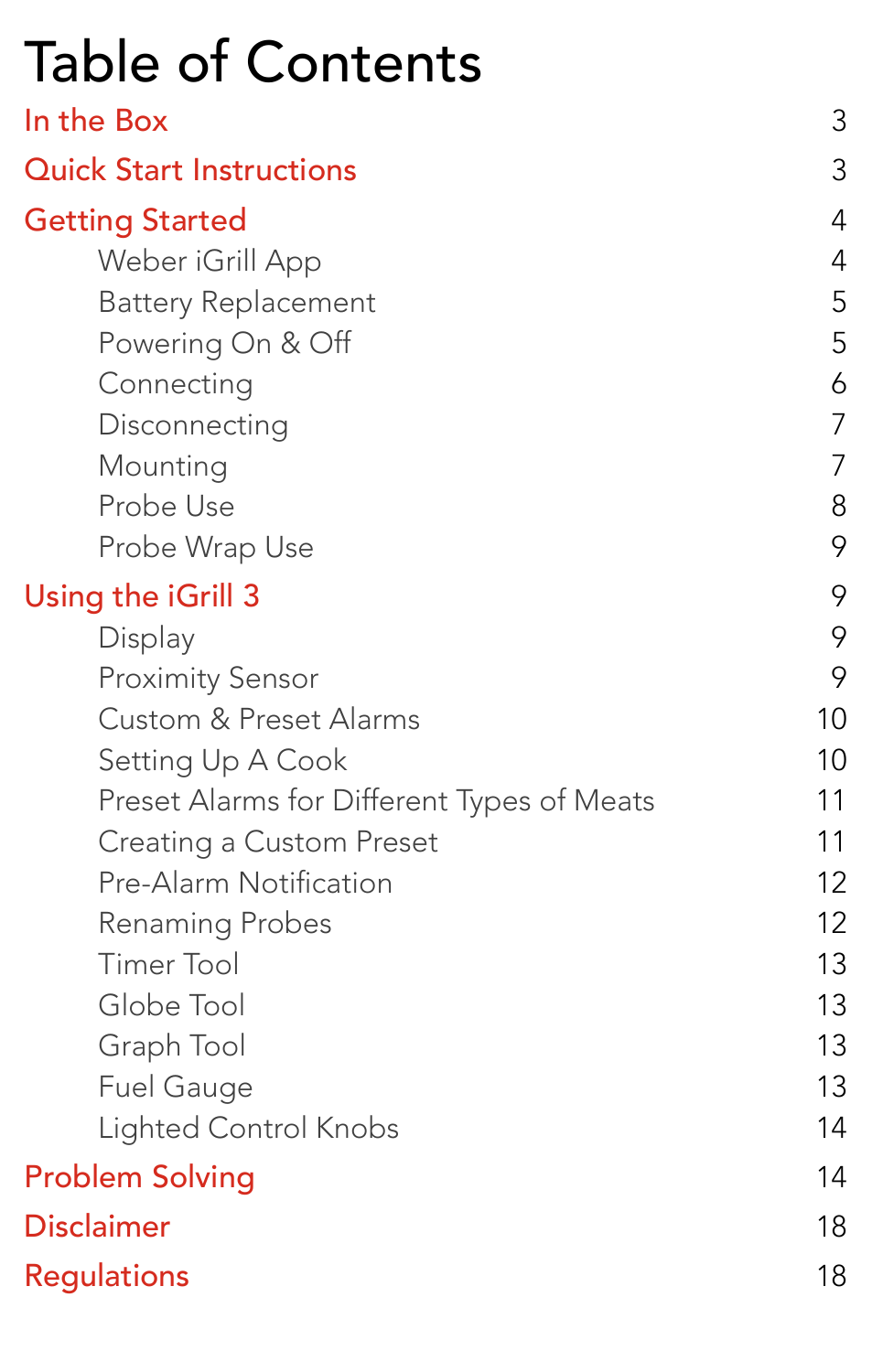# In the Box

Inside your iGrill 3 box, you will find:

- $\bullet$  1 iGrill 3
- 1 Battery Pack Assembly
- 3 AA Batteries
- 2 Pro Meat Probes
- 2 Probe Wraps
- 2 Colored Probe Indicators (Yellow and Red)
- 1 Magnetic Fuel Level Sensor Assembly
- Installation and Quick Start Guide

# Quick Start Instructions

- 1. Follow the installation guide included to mount the iGrill 3 to the right side table of your Genesis® II or Genesis® II LX grill.
- 2. Confirm the AA batteries that are supplied with your iGrill 3 are inserted in the battery pack with their negative terminals compressing the springs. Confirm wire connections are secure.
- 3. Download the Weber iGrill App from the App Store® or Google Play<sup>™</sup> Store on one of the following compatible devices:
	- iPhone<sup>®</sup> (4S and later)
	- iPad® (3rd generation and later)
	- iPad mini™ (all generations)
	- iPod touch® (5th generation and later)
	- Many Android™ devices equipped with Bluetooth® 4.0 and running Android™ software version 4.3 or later
- 4. Enable Bluetooth® on your smart device under 'Settings.'

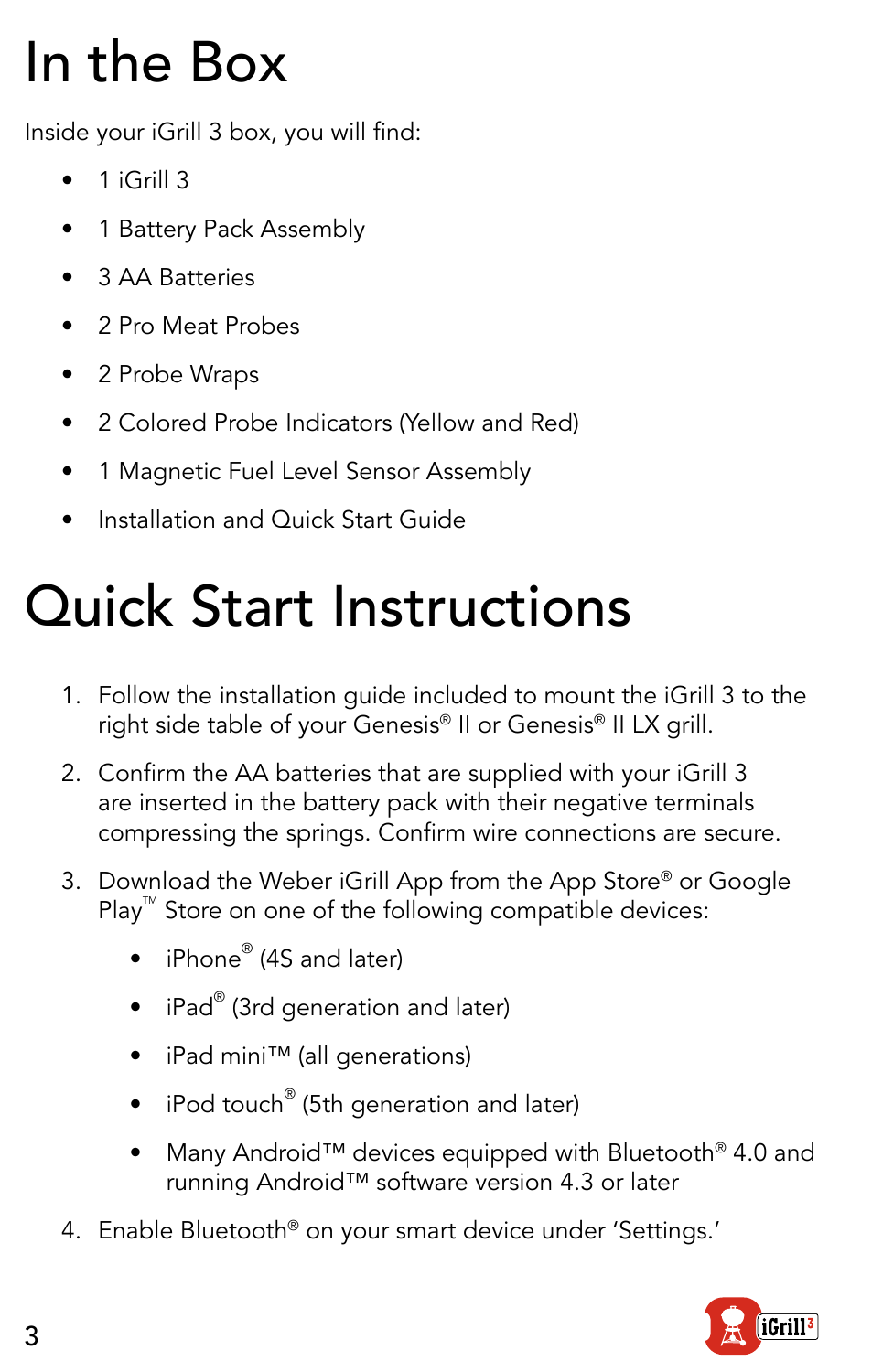- 5. Open the door on the front of the iGrill 3 to expose the probe ports.
- 6. Plug one or more probes into the probe ports of the iGrill 3.
- 7. Press the power button located at the front of the faceplate once. The display will flash, indicating that the iGrill 3 has powered on and is ready to pair.
- 8. Open the Weber iGrill App to connect to your iGrill 3. Tap on the white iGrill logo in the black toolbar at the top of the app. Select your iGrill 3 from the 'Available Devices' drop-down.
- 9. You are now ready to use your iGrill 3!

# Getting Started

# Weber iGrill App

The Weber iGrill App provides all of the functionality and customization you will need to get the most out of your iGrill 3. The Weber iGrill App is compatible with the following devices:

- iPhone<sup>®</sup> (4S and later)
- iPad® (3rd generation and later)
- iPad mini™ (All generations)
- iPod touch® (5th generation and later)
- Many Android™ devices equipped with Bluetooth® 4.0 and running Android™ software version 4.3 or later

You must be running iOS 7+ or Android™ version 4.3 or later on your device to use the Weber iGrill App. Please visit the App Store® or Google Play™ Store and search "Weber iGrill" to download the free Weber iGrill App.

Once you have downloaded the app, you will have access to links for instructional videos, step-by-step instructions and FAQs for troubleshooting.

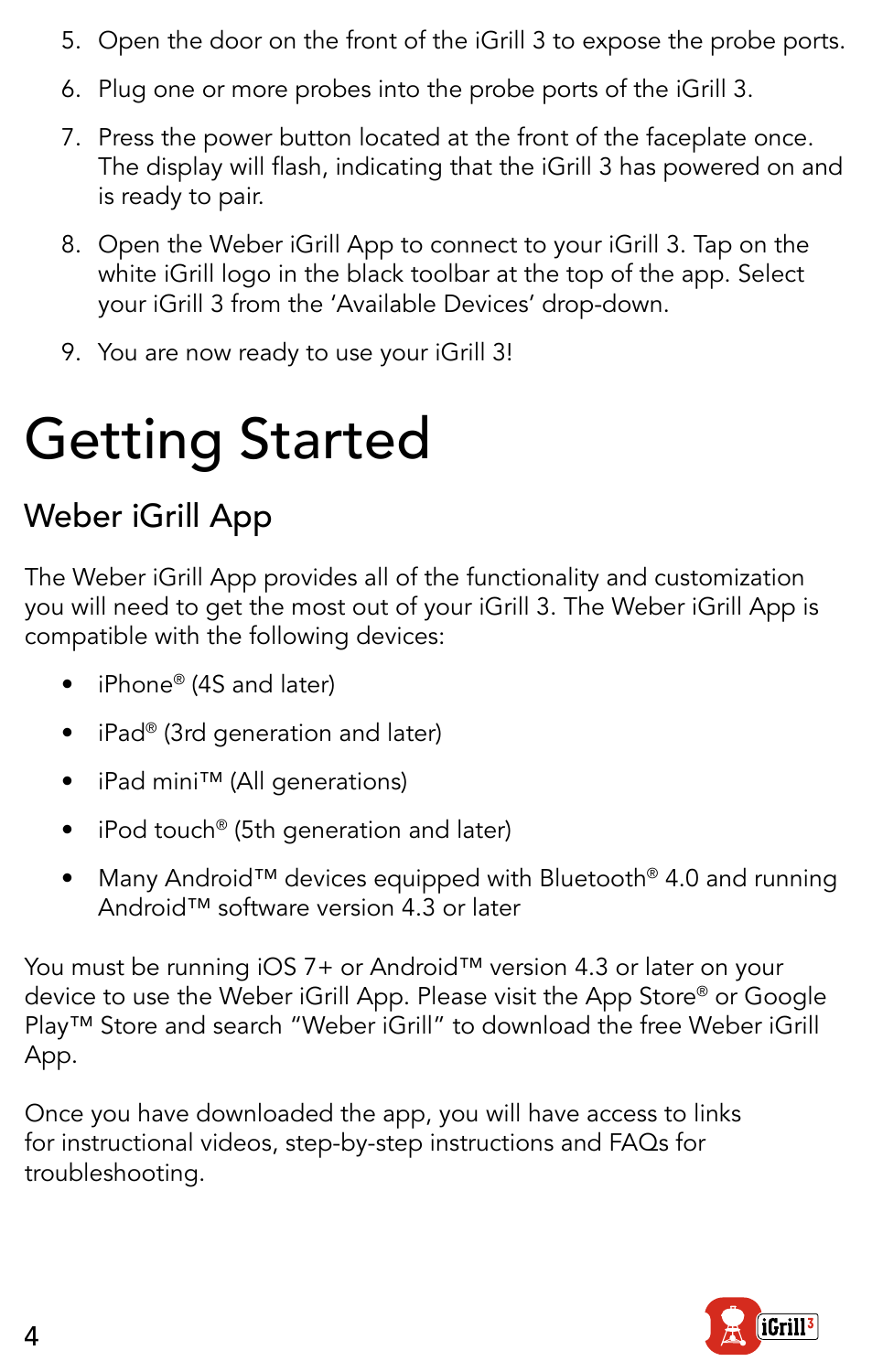## Battery Replacement

To replace your iGrill 3 batteries, follow these steps:

- Locate the battery pack mounted underneath, and to the rear, of the right side table of your grill.
- Separate the battery pack from its mounting bracket by gently pulling it forward.
- On the back of the battery pack, press down on the tab and remove the battery door.
- Replace the three AA batteries with their negative terminals compressing the springs and replace the battery door.
- Snap the battery pack into the mounting bracket under the side table of your grill.

Battery Precautions:

- Do not mix old and new batteries.
- Do not mix alkaline, standard (carbon zinc) or rechargeable (ni-cad, ni-mh, etc.) batteries.
- Dispose of spent or damaged batteries according to manufacturer instructions and local laws.

# Powering On & Off

To turn the iGrill 3 on, follow these steps:

- Press the power button located at the front of the faceplate.
- The display will flash, and a single beep will be heard, indicating that the iGrill 3 has powered on.

To turn the iGrill 3 off, follow these steps:

- Press and hold down the power button located at the front of the faceplate for several seconds. A double beep will be heard.
- Upon releasing the power button, the iGrill 3 will turn off.

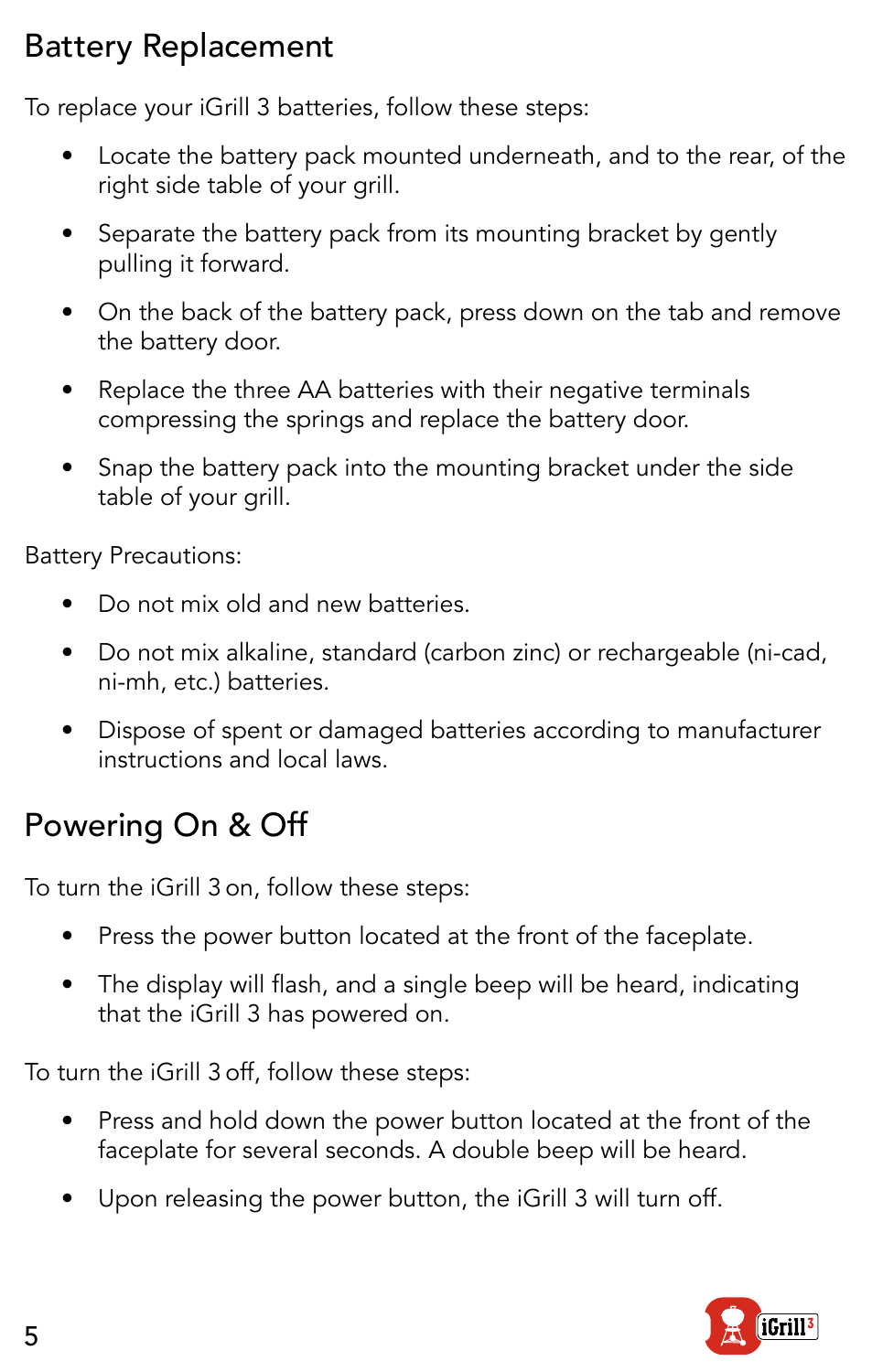Auto Shut-Off:

- The iGrill 3 will stay powered on for five minutes before automatically turning off if there are no probes installed and if it is not paired to a smart device.
- The iGrill 3 will stay powered on for eight hours before automatically turning off if not paired to a smart device and if probes are installed.
- The iGrill 3 will stay powered on indefinitely if at least one probe is installed and if it is paired with a smart device.

## **Connecting**

To connect your iGrill 3 to your iPhone®, iPad®, iPod touch® or Android™ device follow these steps:

- Open Settings.
- Tap Bluetooth<sup>®</sup>.
- Set Bluetooth® to On.
- Turn on your iGrill 3 and open the Weber iGrill App with your smart device. Your smart device will automatically recognize any available iGrill products and display them in the 'Available Devices' dropdown. You can view the 'Available Devices' by tapping the white iGrill logo at the top, right-hand corner of the app.
- Select your iGrill 3 from the 'Available Devices.' You will then be prompted to accept a pairing request. Once you accept, your smart device will pair with the iGrill 3 and you are ready to configure your settings and start grilling!

To connect an additional iGrill product to your iPhone®, iPad®, iPod touch® or Android™ device, follow these steps:

- While turned on, place your other iGrill product next to your smart device and open the Weber iGrill App.
- Tap on the white iGrill logo located at the top of the app to expose the 'Available Devices' drop-down. Select the product you would like to pair with from the 'Available Devices.' Your smart device will display a pairing request. Once accepted, your smart device will pair with the additional product you choose. Now you are ready to configure your settings and start grilling!

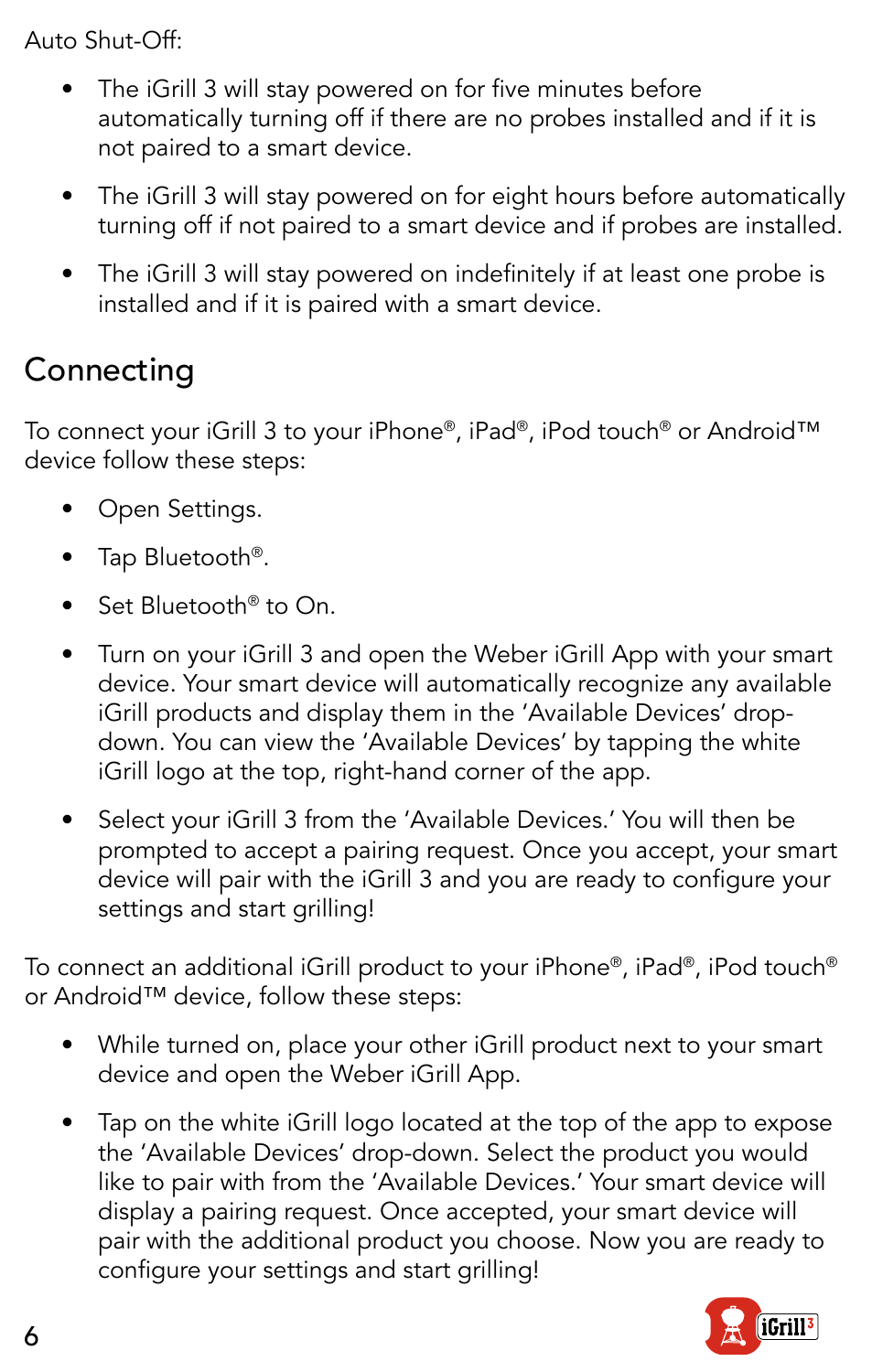## **Disconnecting**

While your iGrill 3 is turned on, open the Weber iGrill App with your smart device. Your smart device will automatically recognize any available and previously connected iGrill products. You can display them in the 'Available Products' drop-down by tapping the 3 lines or dots at the top right-hand corner of the screen.

If your iGrill 3 is connected, it will be listed under 'Connected Devices.'

If you would like to disconnect your iGrill 3, you can swipe to the left on the product name (i.e. iGrill 3) to expose the 'Disconnect' option.

Tap 'Disconnect.'

## Mounting

Follow the printed instructions enclosed with your iGrill 3. Your iGrill 3 will mount to the right side table of Genesis® II and Genesis® II LX grills.

- The iGrill 3 mounts to the front of the right side table, replacing the iGrill 3 Ready panel, or on Genesis® II LX grills, replacing the LED Fuel Gauge.
- The battery pack mounts to the underside of the right side table.
- The iGrill 3 comes with a magnetic fuel level sensor. This allows the Fuel Gauge in the Weber iGrill App to display the fuel level of your LP tank. (Not available for natural gas grills.)
- For Genesis® II LX grills, connect the wiring harness of your grill to the iGrill 3 to control the lights feature of your grill using the Weber iGrill App.

### **NOTE**

Use a soft cloth to clean the iGrill 3. Do not use any chemicals or abrasive cleaners.

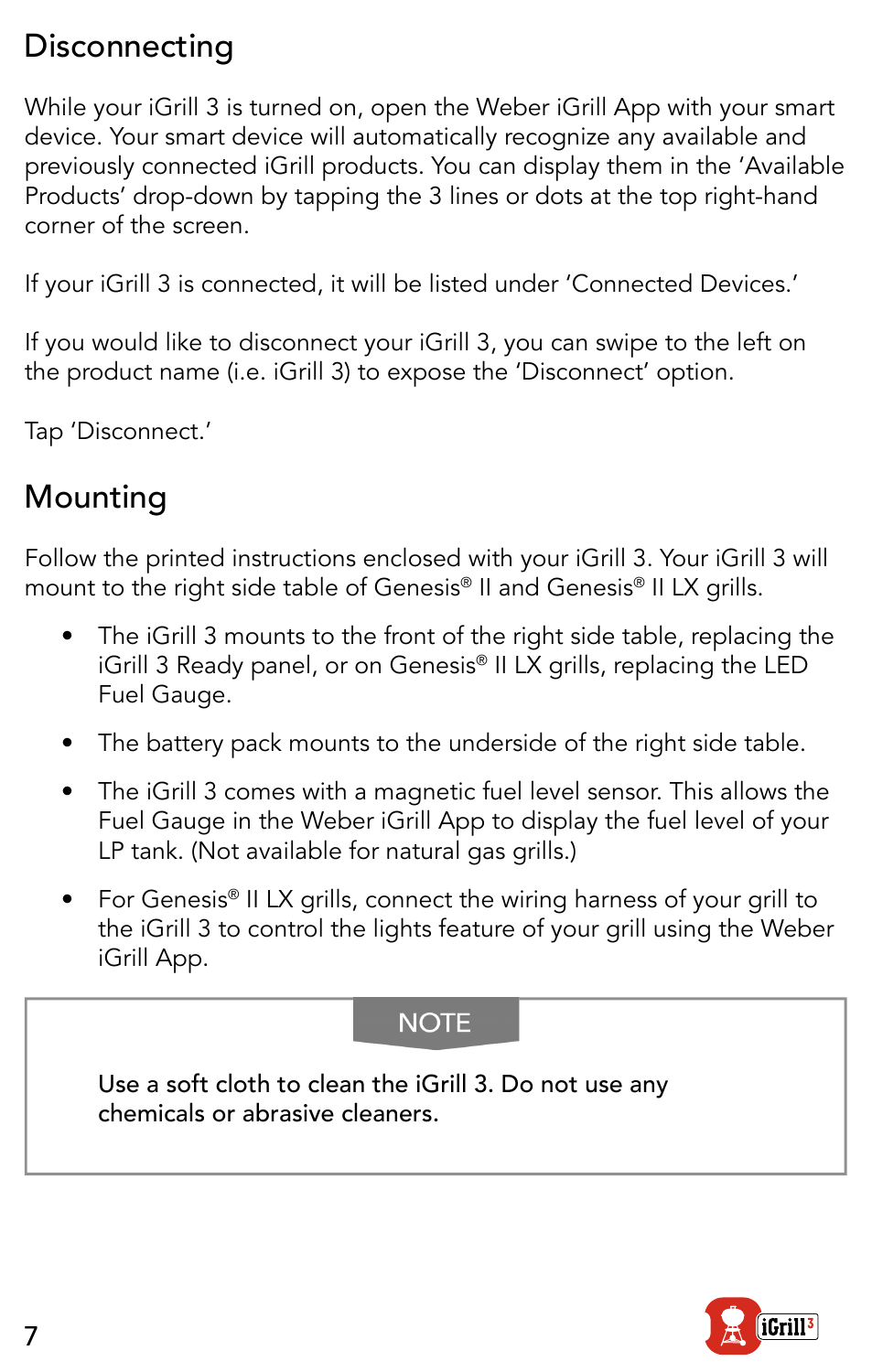## Probe Use

- Pro Meat Probes should always be inserted into the thickest, center part of the item being cooked for an accurate temperature reading.
- When using the Pro Meat Probes that are included with the iGrill 3, be sure to route the probe wire through the slot on the side of the cookbox where it will not be exposed to flames or temperatures exceeding 716°F (380°C). Probes should avoid temperatures below -58°F (-50°C).
- The Pro Ambient Probe, also sold separately, should be clipped between two grates inside your grill, smoker or oven. Ensure the tip of the probe does not touch the grates. Also, be sure to route the probe wire where it will not be exposed to flames or temperatures exceeding 620°F (326°C), and avoid temperatures below -22°F (-30°C).
- The Probe Wraps included with your iGrill 3 allow for convenient storage of your probes when not in use.

### **NOTE**

The colored probe indicators are for visual identification of the probe(s) within the app and cosmetic purposes only. They are not designed for heat safety.

The probes should be cleaned by wiping them down with a damp towel or sanitary wipe. The probes are not dishwasher safe. Take precaution, making sure to not get the wiring of the probes wet as well as the area where the probes' wiring meets the probe.

The probes are not waterproof and damage may result from water exposure. Never submerge your probes in water.

Temperatures below -22°F or above 572°F (-30ºC or above 300ºC) will not display in the Weber iGrill App and will cause the probe to disappear from connection.

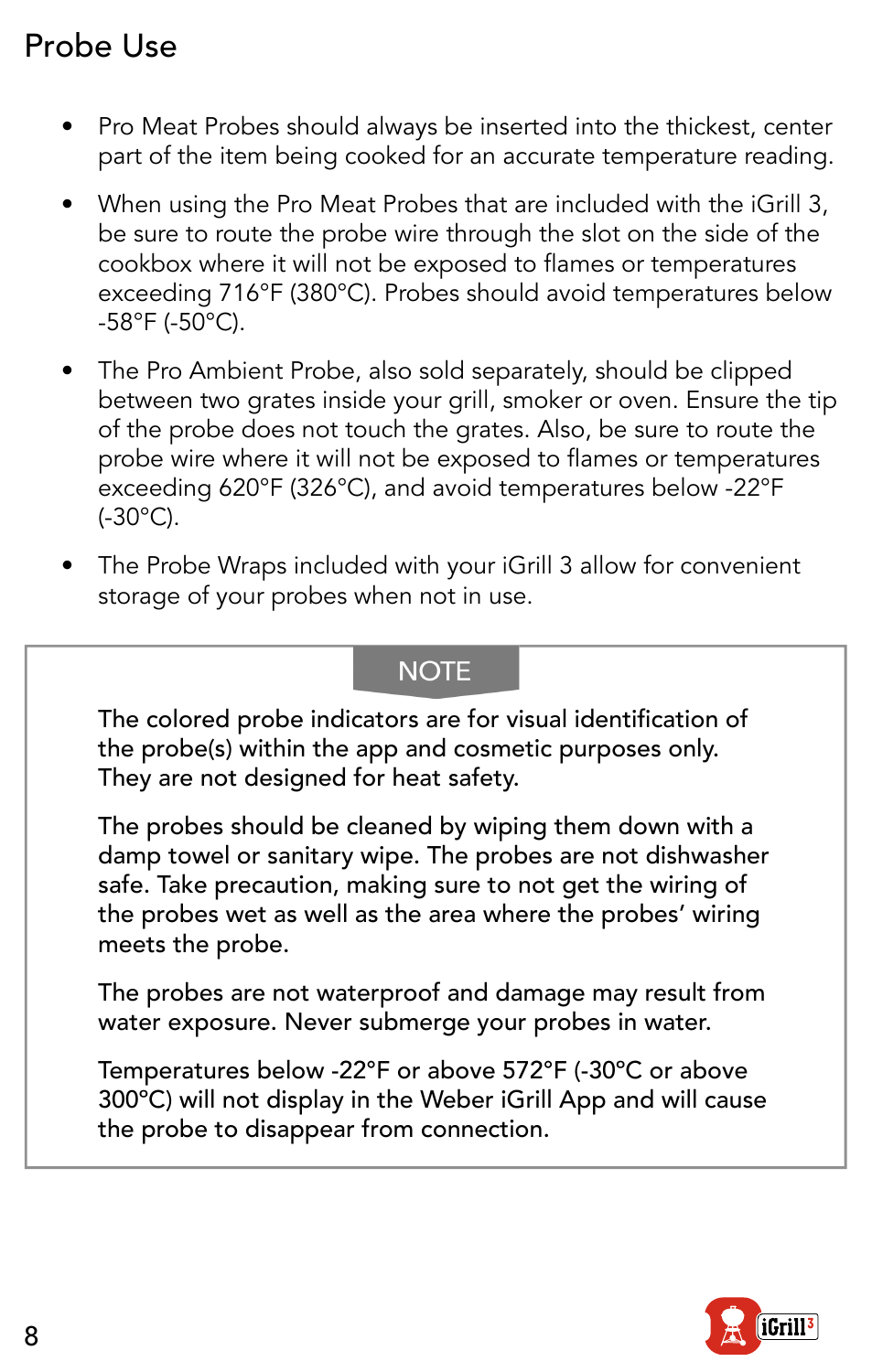## Probe Wrap Use

To wrap your probe(s):

- Hold the probe wrap so that the clip segment is on the bottom left and the logo is legible in the center of the probe wrap.
- Snap the probe into the probe wrap's clip, ensuring that the probe's body follows the contour of the probe wrap and leaves a ½ inch gap between the probe and the wire channel of the probe wrap. The tip of the probe should be pointed downward.
- Wrap your probe's wire clockwise around the probe wrap.
- When you reach the adapter end of the probe wire, it can be inserted into the probe wrap's wire channel to secure the wrapping.

# Using the iGrill 3

# **Display**

The display of the iGrill 3 contains the following:

## Bluetooth® LED

- Blinks blue when discoverable and awaiting pairing.
- Illuminates solid blue when paired.

## Proximity Sensor

The use of Bluetooth® Smart allows the iGrill 3 to sense when a paired smart device moves in or out of range. The iGrill 3 will automatically wake and sleep at the following distances to conserve power:

- Sleep  $\sim$  30 feet away.
- Wake  $\sim$  5 feet away.

\*Proximity function based on Bluetooth® signal strength. Signal strength is influenced by a number of factors including the smart device and environment, such as the walls and floors of your home.

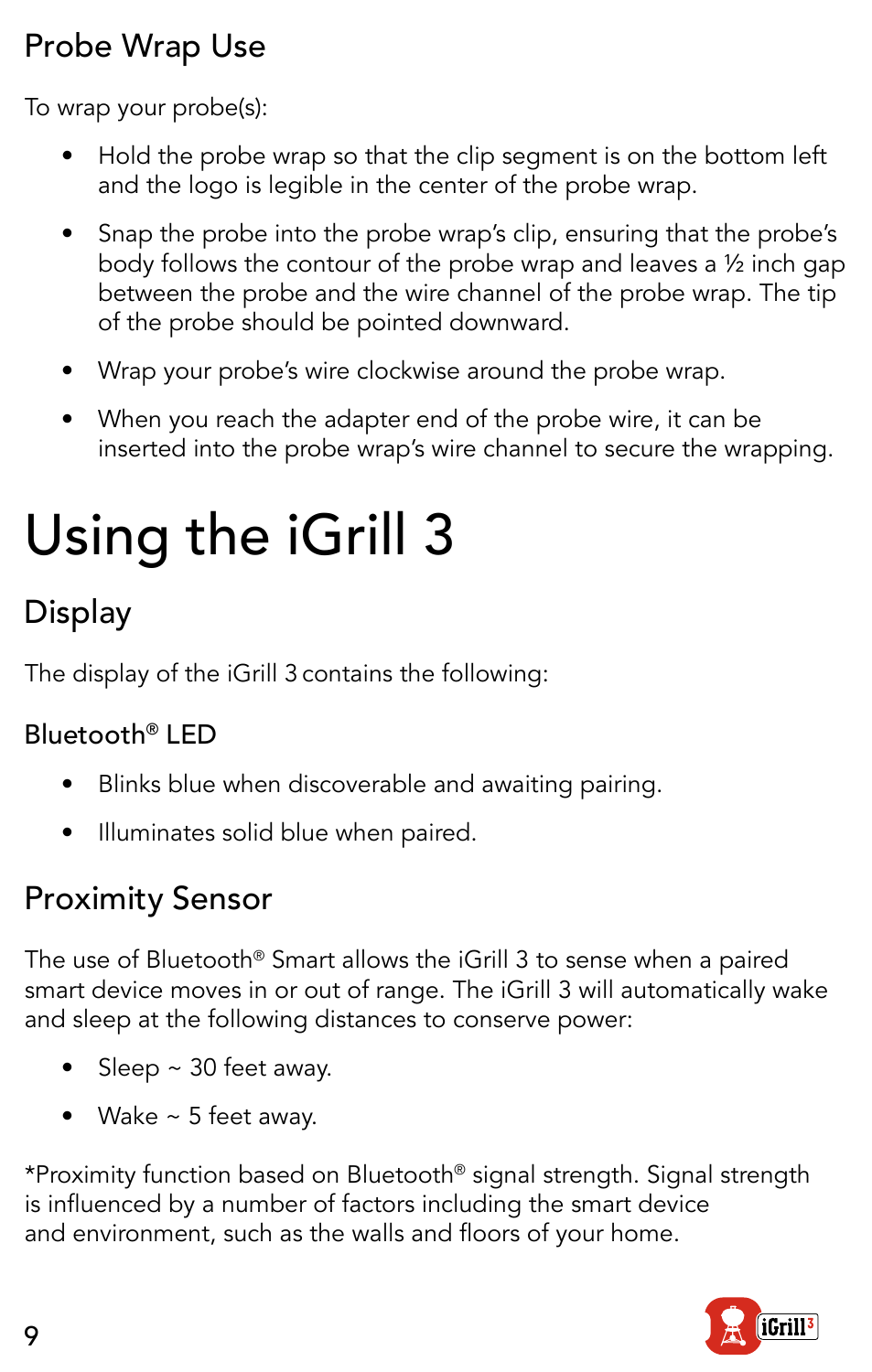## Custom & Preset Alarms

## Manage iPhone®, iPad® or iPod touch® alarms:

If you are having issues hearing the alarms from the Weber iGrill App, try these steps:

- Open Settings on your iOS device.
- Tap 'Notification Center.'
- Under the 'Include' section, locate and tap 'Weber iGrill.'
- Enable 'Notifications' and 'Sounds.'

### Manage Android™ device alarms:

- Open Settings on your smart device.
- Find 'Apps' and search for the Weber iGrill App. This could be located in your 'Application Manager.'.
- Make sure notifications are enabled.

### **NOTE**

Make sure the volume setting for your smart device is properly set and your device's vibrate switch is not enabled. If your sounds are off or set at a low setting, you may not hear the alarm properly.

# Setting Up A Cook

The Weber iGrill App offers preset alarms for many types of meats and cooking temperatures. Tapping a preset alarm will set it. You can also create your own custom preset alarm for any desired temperature. There are two different types of presets:

- Peak: Will sound when a probe temperature reaches set peak temperature.
- Range: Will sound when a probe temperature rises above the high temperature or falls below the low temperature.

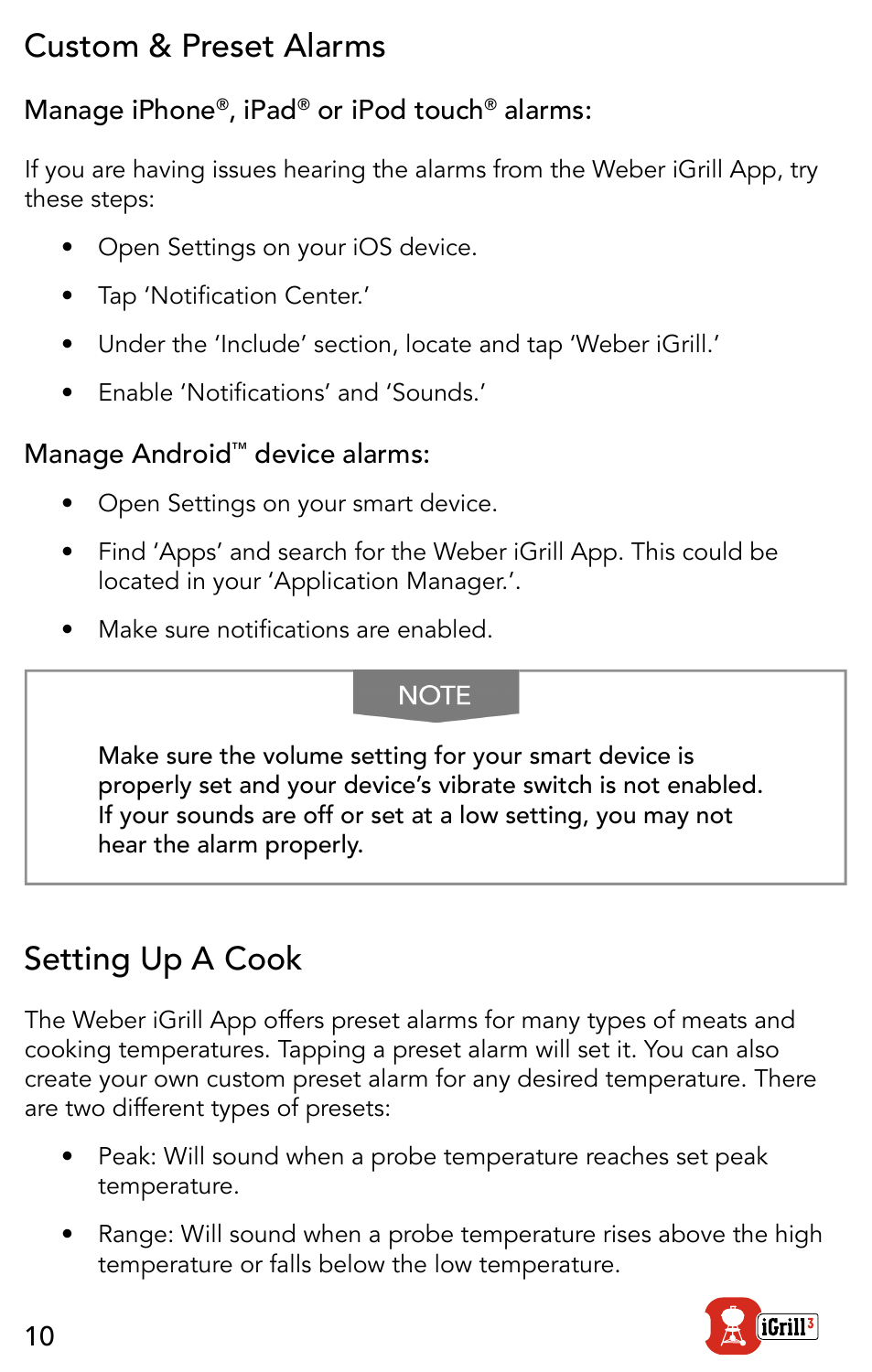# Preset Alarms for Different Types of Meats

The Weber iGrill App includes preset temperatures that allow you to select the desired temperature and doneness of your meat.

- Tap 'Set Up Cook' to the right of a connected probe's running temperature.
- This will bring you to the 'Set' cook screen, where you can choose the type of meat you are cooking.
- Once the meat is selected, you can 'Select Your Doneness.'
- You will be directed to the 'Start Cooking' screen. Here you can 'Customize' your Probe Name or Color, to reflect on your probe dashboard. You can also choose your preferred 'Probe View.'
- Tap 'Start Cooking' on the top of the screen!

## Creating a Custom Preset

You can save and use your own Peak or Range preset.

- Tap 'Set Up Cook' to the right of a connected probe's running temperature. If there is a current cook in progress, the name of your preset will take place of 'Set Up Cook', along with temperature requirements of the current cook.
- Under the 'Advanced Cooking Options,' tap 'Create A Custom Preset.'
- Under 'Preset Type,' select your choice of a Peak or Range preset. Tap 'Save.'
- Name your 'Alarm Title.'
- Set your 'High Temperature' and/or 'Low Temperature' depending on if you created a Peak or Range preset.
- Tap 'Save' at the top of the screen.
- Once saved, you will be brought to the 'Choose Preset' screen. Select your created preset under 'My Peak Presets.'
- Grill on!

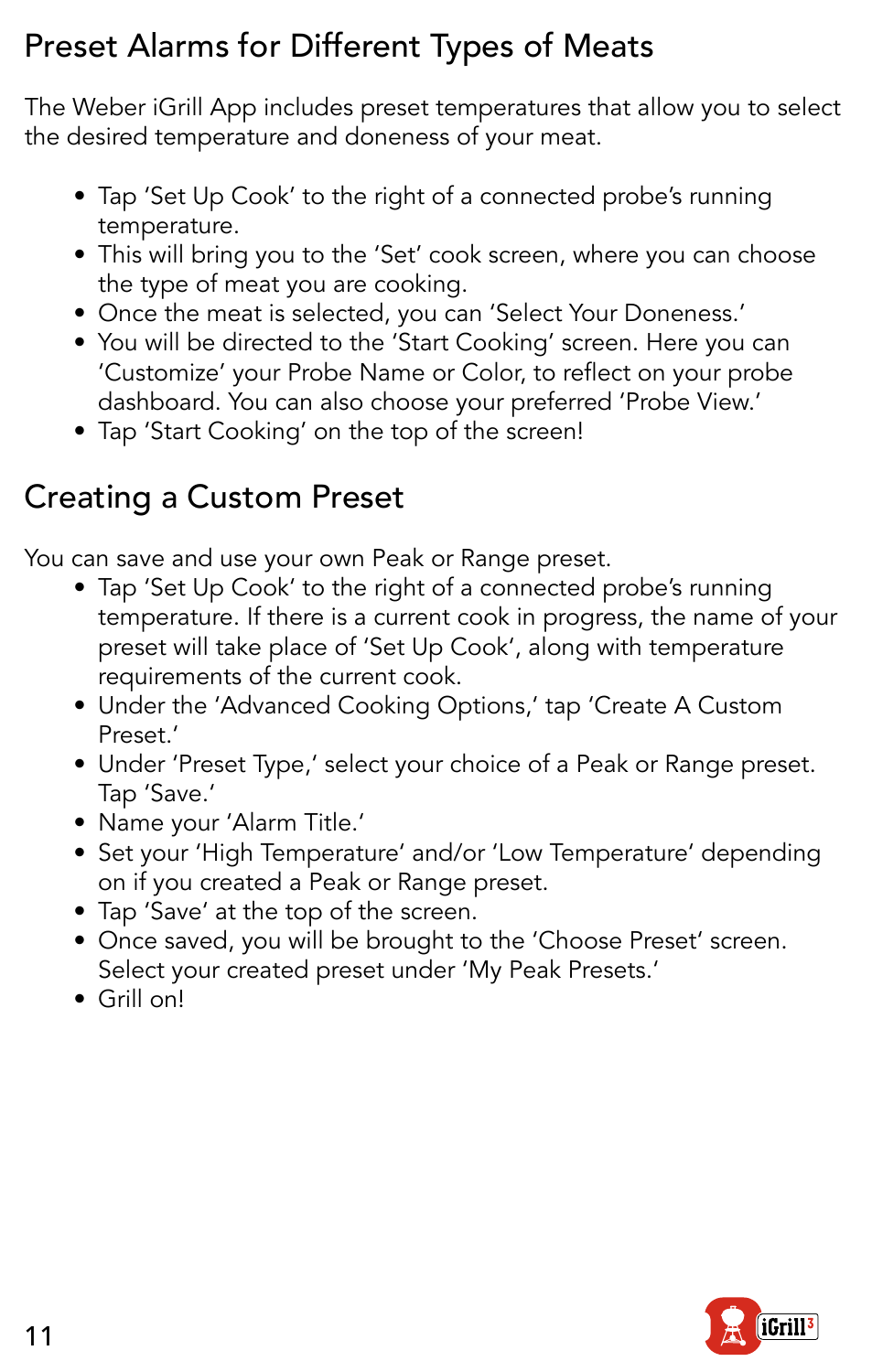## Pre-Alarm Notification

- Tap the 3 lines or dots at the top of the screen.
- Tap 'Product Settings.'
- Towards the bottom of the page, you will see 'Pre-Alarm.' Tap the  $'>'$ .
- Here you will be able to turn this notification on or off and set the desired 'Pre-Alarm' temperature.
- Once you have selected your options, tap 'Save' in the top right hand corner of the screen to confirm.
- You can also turn this feature off by tapping on the red bar next to 'Pre-Alarm Notification.'

## **NOTE**

Pre-Alarm Notification: Receive a notification/alarm when your food is getting close to its final desired temperature. The default Pre-Alarm is 10 degrees away, but this can be set to 5°, 10°, 15° and 20°F in your device settings. This feature is on the Weber iGrill App.

You can acknowledge the alarm from the app or by pressing the button on the iGrill 3.

## Renaming Probes

A probe can be renamed by tapping on the 'Probe #' to the left of the running temperature, then:

- Name your probe under 'Probe Name.'
- Choose a probe color from the 'Probe Color Indicator' if needed.
- Tap 'Save' when done.

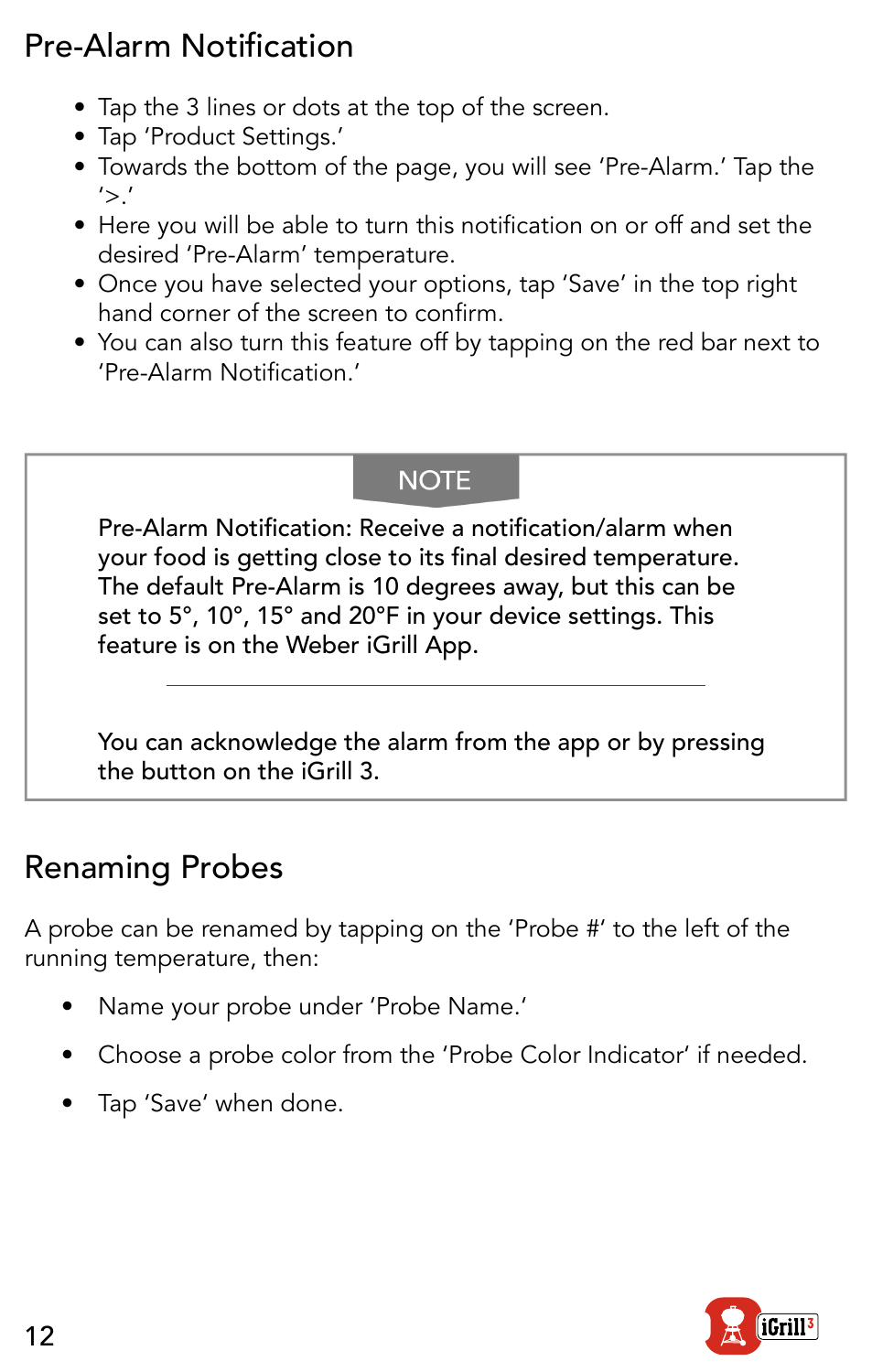## Timer Tool

The timer tool allows users to set up timers. An alert will appear when the timer runs out.

### To create a new timer:

- Tap on the iGrill logo located at the top, right-hand corner of the screen and tap 'Timers.'
- Tap 'Create New' to create a new timer.
- Add a timer title.
- Set your desired time length using the scroll wheels.
- Tap 'Save' in the top right corner of the app. Start the timer by sliding it on in the Timers menu.

# Globe Tool

The Globe Tool will display other users of the Weber iGrill App. Tapping on a pin will display a user-posted message and picture. Take a look at what other cooks around the world have made to ignite ideas for your next cooking or grilling adventure!

\*You will only show up on the Globe if you share via Facebook®.

# Graph Tool

The Graph Tool in the Weber iGrill App illustrates the temperature progression over time for your probe(s) as you cook.

Tap on the graph to get a more detailed look of your cook. Once you tap the 3 lines or dots, you will see the option to export the graph as a CSV file or clear the history of the graph.

Please keep in mind that clearing the history of the graph removes all data related to your cook.

# Fuel Gauge

The Fuel Gauge in the Weber iGrill App will indicate the remaining fuel available in the LP tank attached to your grill.

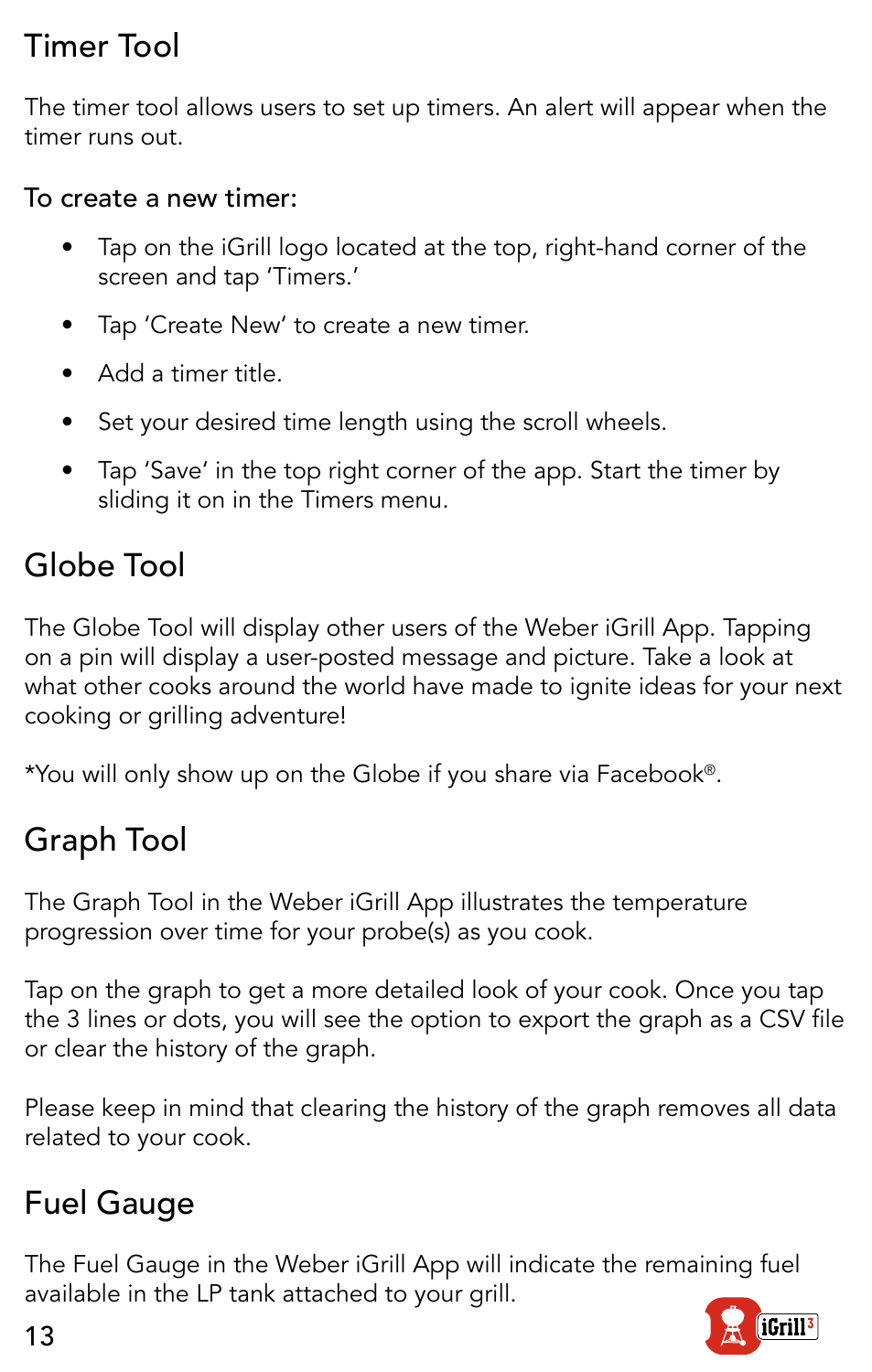The Fuel Gauge indicator displays automatically near the top right corner of the app when the fuel level sensor is installed and connected to the iGrill 3*.*

You will receive a notification on screen when the propane tank is below a quarter tank full. Tap to dismiss notification.

# Lighted Control Knobs

Turn the control knob lights of your Genesis® II LX grill on and off using the Weber iGrill App.

With the Genesis<sup>®</sup> II LX grill wiring harness connected to the iGrill 3, tap the light switch indicator in the app. You can also operate the lights with the button on the control panel of your Genesis<sup>®</sup> II LX grill.

# Problem Solving

The following information covers some of the most common troubleshooting issues with the iGrill 3. If you need further assistance, please review the iGrill 3 FAQ page at support.weber.com or contact our iGrill support team by emailing support@weberstephen.com. You can also call us at (800) 446-1071 for further assistance.

## My iGrill 3 won't turn on.

If your iGrill 3 is brand new, please be sure that the batteries have been inserted correctly with their negative terminals each compressing a spring. Confirm that all of the wire terminals are firmly connected to the back of the iGrill 3 and to the battery pack. If this does not resolve the issue or if your iGrill 3 is not brand new, please try replacing the batteries with a pair of fresh AA batteries.

If you are still unable to turn on your iGrill 3, please contact our iGrill support team for assistance by emailing support@weberstephen.com.

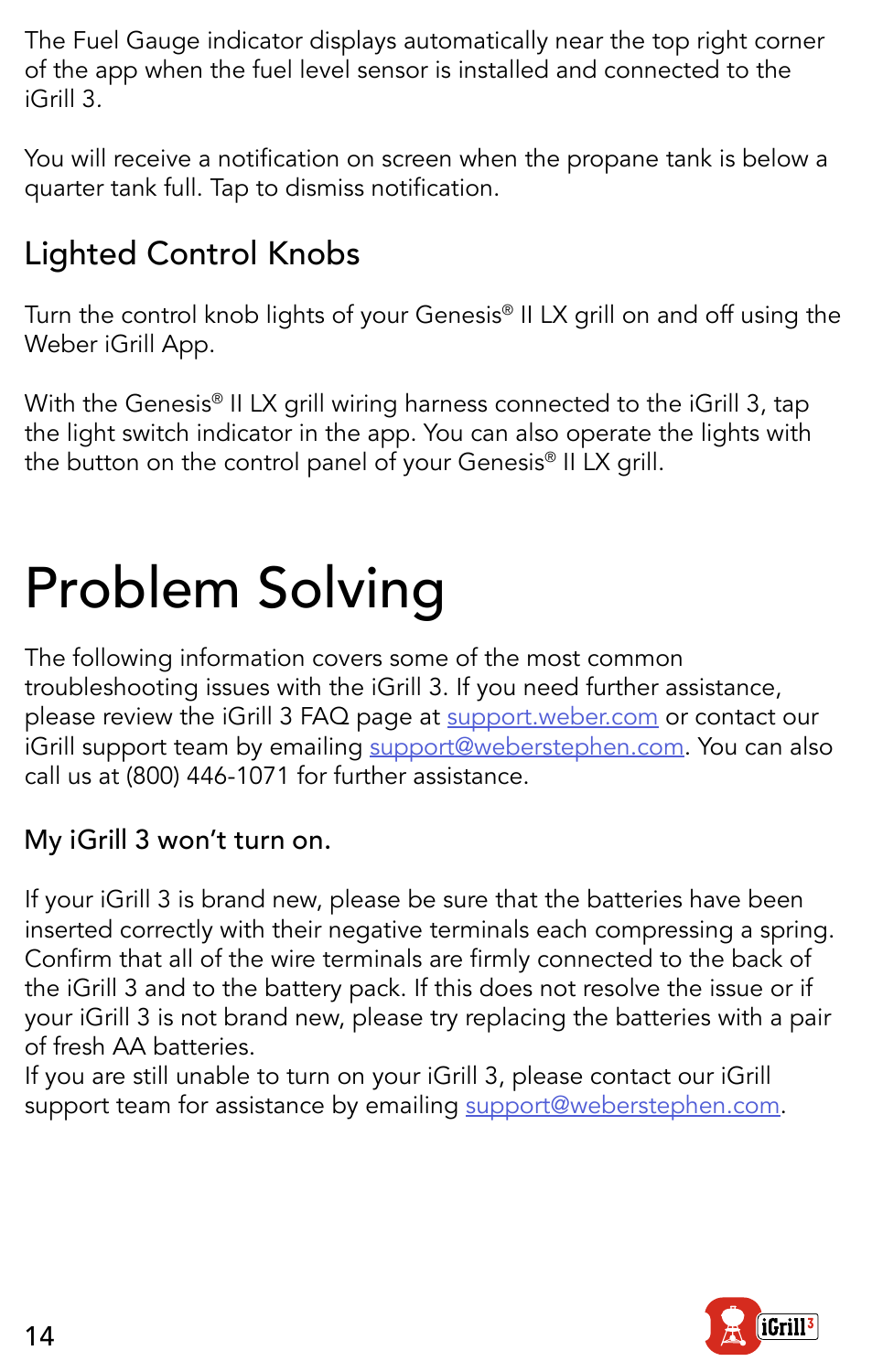## I'm having difficulty pairing my iGrill 3 with my smart device.

### iPhone®, iPad® or iPod touch®:

If the iGrill 3 appears in your Bluetooth® settings with the status 'Not Connected,' follow these steps from your Bluetooth® settings menu:

- Tap the blue (i) to the right of the iGrill 3 device name.
- Select the option 'Forget this Device.'
- Turn Bluetooth<sup>®</sup> OFF on your smart device.
- Completely shut down your smart device.
- With the iGrill 3 still powered on, press the power button on the front of the faceplate for 15 seconds to reset the iGrill 3.
- Power up your smart device and turn Bluetooth<sup>®</sup> back on.
- Tap on the Weber iGrill logo in the black toolbar at the top of the app. Select your iGrill 3 from the 'Available Products' drop-down. Your smart device will pair with the iGrill 3 and you will then be ready to configure your settings and start grilling!

### Android™ device:

If the iGrill 3 device appears in your Bluetooth® settings but is not showing in the Weber iGrill App, follow these steps from your Bluetooth® settings menu:

- Tap on the icon to the right of the device and tap 'Unpair.'
- Turn Bluetooth<sup>®</sup> OFF on your smart device.
- Completely shut down your smart device.
- With the iGrill 3 still powered on, press the power button on the front of the faceplate for 15 seconds to reset the iGrill 3.
- Power up your device and turn Bluetooth<sup>®</sup> back on.
- Click on the iGrill logo in the black toolbar at the top of the app. Select your iGrill 3 from the drop-down menu. Your device will pair with the iGrill 3 and you are ready to configure your settings and start grilling!

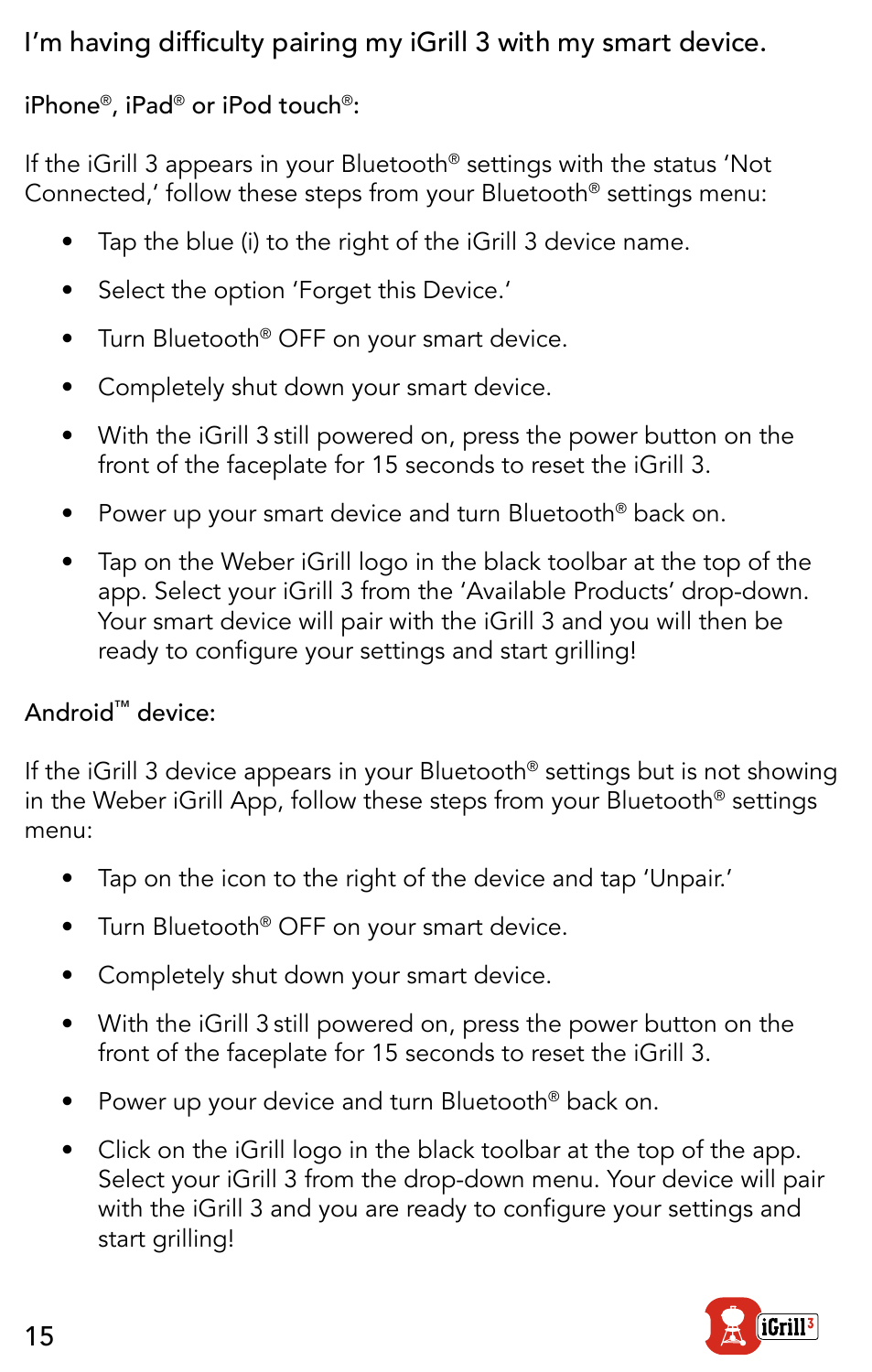If you are having intermittent Bluetooth® issues with your Android™ device and want to restart Bluetooth® from the app:

- Tap 'More' located at the bottom of the app.
- Tap 'Support.'
- Tap 'Restart Android™ Bluetooth®' and 'Restart' when prompted.

Bluetooth® will restart on your Android™ device and you will have the ability to pair.

If you do not see the iGrill 3 in your Bluetooth® settings, please ensure that you are using the Weber iGrill App. If you experience other problems, please contact our iGrill support team for further assistance.

I'm experiencing issues with the Weber iGrill App for my iPhone®, iPad® or iPod touch®.

The Weber iGrill App requires iOS 7.0 or higher to operate.

If you are experiencing a problem with the Weber iGrill App for iOS, please try following the steps below to resolve any potential problems on the device:

- Make sure the iGrill 3 is paired with your smart device via Bluetooth<sup>®</sup> and a temperature probe is plugged into the unit.
- Press the Home button on the smart device.
- From the Home screen, press the Home button twice. This will zoom out of the Home screen and display any or all previously running apps on your smart device.
- Swipe to locate the Weber iGrill App.
- Swipe the Weber iGrill App image upward to close the existing session.
- Press the Home button on your smart device to close the Multitasking Bar.
- Re-open the Weber iGrill App by tapping the app icon on the Home screen.

If you are still experiencing a problem after completing these steps, please contact our iGrill support team for further assistance.

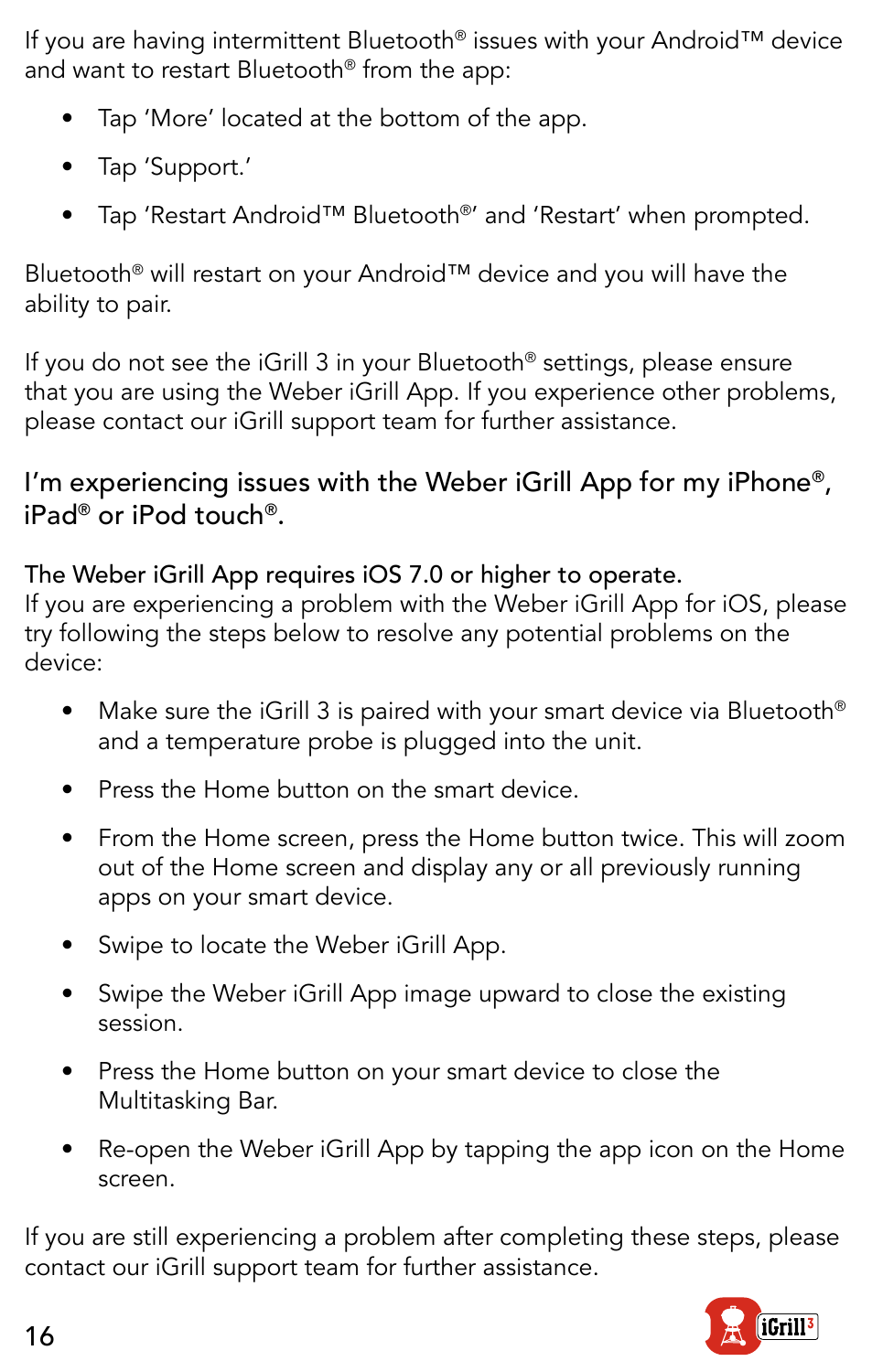## I'm experiencing issues with the Weber iGrill App for my Android™ device.

The Weber iGrill App requires Android™ version 4.3 or higher to operate.

If you are experiencing a problem with the Weber iGrill App for Android™, please try following the steps below to resolve any potential problems on the device-side.

- Make sure the iGrill 3 is paired with your Android™ device via Bluetooth® and a temperature probe is plugged into the unit.
- Go to your app manager and quit out of the Weber iGrill App.
- Re-open the Weber iGrill App by tapping the app icon.

If you are still experiencing a problem after completing these steps, please contact our iGrill support team for further assistance.

### I don't have a device with which to pair my iGrill 3, can I still use it?

No, the iGrill 3 does not have a screen to display its temperature readings and requires the use of the Weber iGrill App and a compatible Bluetooth® Smart device.

## What should I do if I'm having trouble connecting?

If the first pairing seems to be taking a long time or fails, please ensure that you are using the Weber iGrill App to pair your iGrill 3. The Weber iGrill App handles the connectivity of the iGrill 3, so it will not appear in your device's Bluetooth® menu until it has been paired within the app. Visit the App Store® or the Google Play™ store to download the Weber iGrill App.

On iPhone®, iPad® or iPod touch®:

If the pairing seems to be taking a long time or fails, return to your device's Bluetooth® settings and select the (i) option next to the iGrill 3. Now you can complete the following steps to pair your device:

- Select 'Forget this Device.'
- Close Settings.
- Close out of the Weber iGrill App.
- 17<sup>•</sup> Re-open the Weber iGrill App.

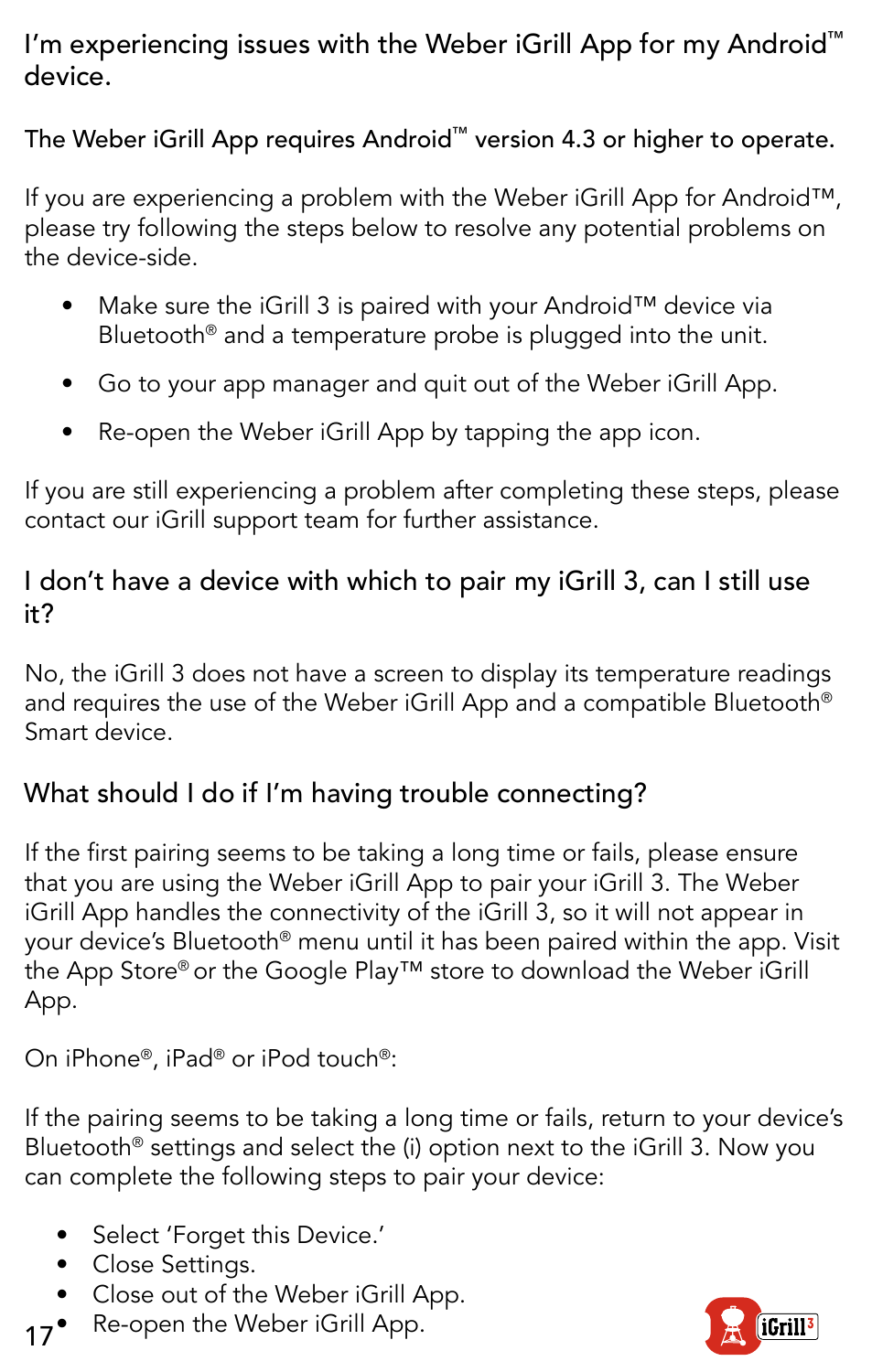#### On Android™:

If the pairing seems to be taking a long time or fails, tap on 'More' located at the bottom of the app, and tap 'Support.' From there tap 'Restart Android™ Bluetooth®' and 'Restart' to reset the Bluetooth® connection on your Android™ device. Go to your device manager and quit the Weber iGrill App. Now you can complete the following steps to pair your device:

- Re-open the app by tapping on the Weber iGrill App icon.
- Tap on the iGrill logo at the top of the app to show available devices.
- Tap on the iGrill 3 and wait for it to pair.

If you are still experiencing an issue after completing these steps, please contact our customer support team for further assistance.

# Disclaimer

The appliance is not to be used by children or persons with reduced physical, sensory or mental capabilities or lack of experience and knowledge, unless they have been given supervision or instruction.

Children should be supervised and instructed not to play with the appliance.

For detailed instructions regarding the Weber iGrill App, please download the User Manual from Weber's website at www.weber.com.

# Regulations

### FCC COMPLIANCE STATEMENT:

This device complies with part 15 of the FCC Rules. Operation is subject to the following two conditions:

(1) This device may not cause harmful interference, and (2) this device must accept any interference received, including interference that may cause undesired operation.